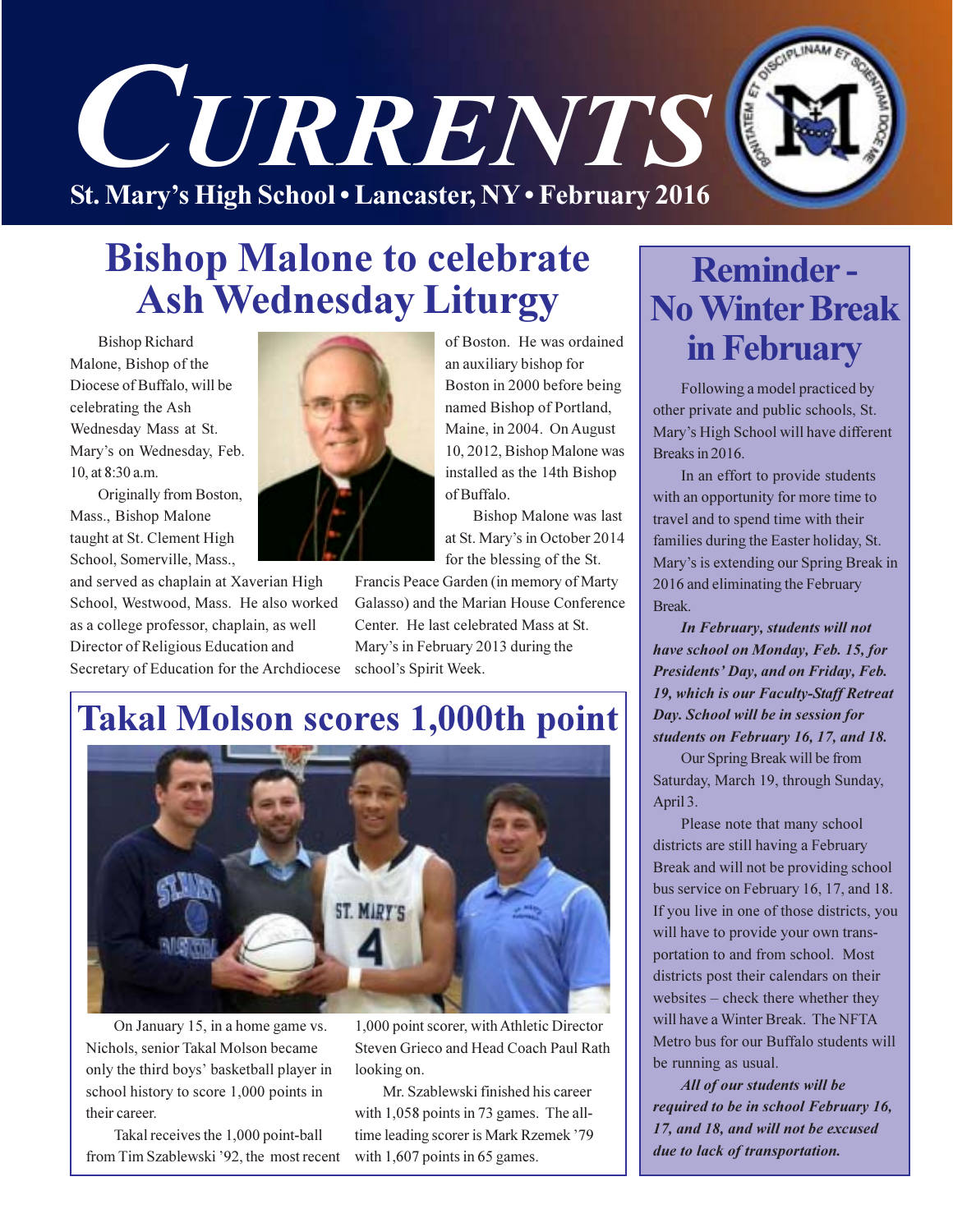week will combine special dress and fun

events to lift school spirit during the cold

The theme for this year's celebration is

Here is the complete schedule for Spirit

### **Spirit Week – February 8-12** Theme this year is "Celebrate St. Mary's"

of winter.

Week 2016:

Celebrate St. Mary's.

Now that January exams and the first semester are over and the second semester classes have begun, St. Mary's High School will take time for a little fun, as the school celebrates Spirit Week during the week of February 8 to 12.

Sponsored by Student Senate, the

| Mon, Feb. 8     | Tue, Feb. 9      | Wed, Feb. 10                                                           | Thu, Feb. 11      | Fri, Feb. 12    |
|-----------------|------------------|------------------------------------------------------------------------|-------------------|-----------------|
| <b>Dress</b>    | <b>Dress</b>     | <b>Dress</b>                                                           | <b>Dress</b>      | <b>Dress</b>    |
| Pajama Party    | Tailgate         | Liturgy Dress                                                          | Hawaiian          | Jeans Day       |
| (Dress must be  | Tuesday          | Code                                                                   | <i>Tourist</i>    |                 |
| appropriate)    | (Wear clothes    | <b>Schedule</b>                                                        | (Hawaiian or tie- | <b>Schedule</b> |
|                 | from your        | Special AM<br><b>Liturgy Schedule</b><br>(Ash<br>Wednesday<br>Liturgy) | dye shirt, Khaki  | Special         |
| <b>Schedule</b> | favorite sports  |                                                                        | shorts, Pride     | Assembly        |
| Regular         | team or          |                                                                        | Day bottoms;      | Schedule        |
|                 | Pride Day        |                                                                        | must be appro-    |                 |
|                 | Dress; no jeans) |                                                                        | priate, no jeans) | Events          |
|                 |                  |                                                                        |                   | Carnival        |
|                 | <b>Schedule</b>  |                                                                        | <b>Schedule</b>   | (games, face)   |
|                 | Regular          |                                                                        | Regular           | painting, etc.) |

### **Report Cards** to be available electronically

As the second quarter of the 2015-16 school year comes to a close, families are reminded that Report Cards for the remaining quarters will only be available electronically, through the Information NOW Student Information System.

Families will be notified when the report cards are available for viewing through a SchoolReach message. The message will also contain the instructions on how to view and print the report card.

Anyone who need assistance with their InfoNOW account should contact Mr. Kidder at 683-4824, ext. 215, or kkidder@smhlancers.org.

### - Notes from the Health Office -**Spring Athletes / Physicals for next year**

All athletes must have a current physical on file in the Health Office. In addition, prior to the start of tryouts or practice at the beginning of each season, a health history review for each athlete must be conducted. Students interested in trying out for a spring sport must turn in Interval Health History Forms, completed by a parent/guardian, to the Health Office/Main Office by February 18th. Failure to comply will result in not being able to start practice

with the rest of the team.

The Pink Health Form will be available in the Health Office, the Counseling Office, the Main Office, and are also available on the school website under the "Parents" and then the "Health" section.

\*\*\*\*\*\*\*\*

Every student playing a sport must have a current physical on file in the Health Office prior to the first tryout/practice date. Students wishing to have a school

physical MUST sign up in the Health Office. Students will NOT be automatically signed up if they had a physical the previous year.

The school physician will be here at St. Mary's on March 16th. Additionally, any student who did not play a sport this year but is interested in playing a sport next school year, or anyone who is interested in getting a physical for working papers, needs to sign up for a physical with Mrs. Murphy in order to have a physical. THE DEADLINE TO SIGN UP IS MARCH 5TH.

#### If you have any questions, please call the school nurse, Mrs. Murphy, at 683-4824, ext. 220.

### **Currents**

Published 12 times a year by St. Mary's High School 142 Laverack Ave., Lancaster, NY 14086  $(716)$  683-4824 • www.smhlancers.org

*Vol. 24, Issue 6* 

### **Students of the month for December**



Jack Hathaway



Caitlyn Meyer



Chelsea Okon



Caitlin **Bish**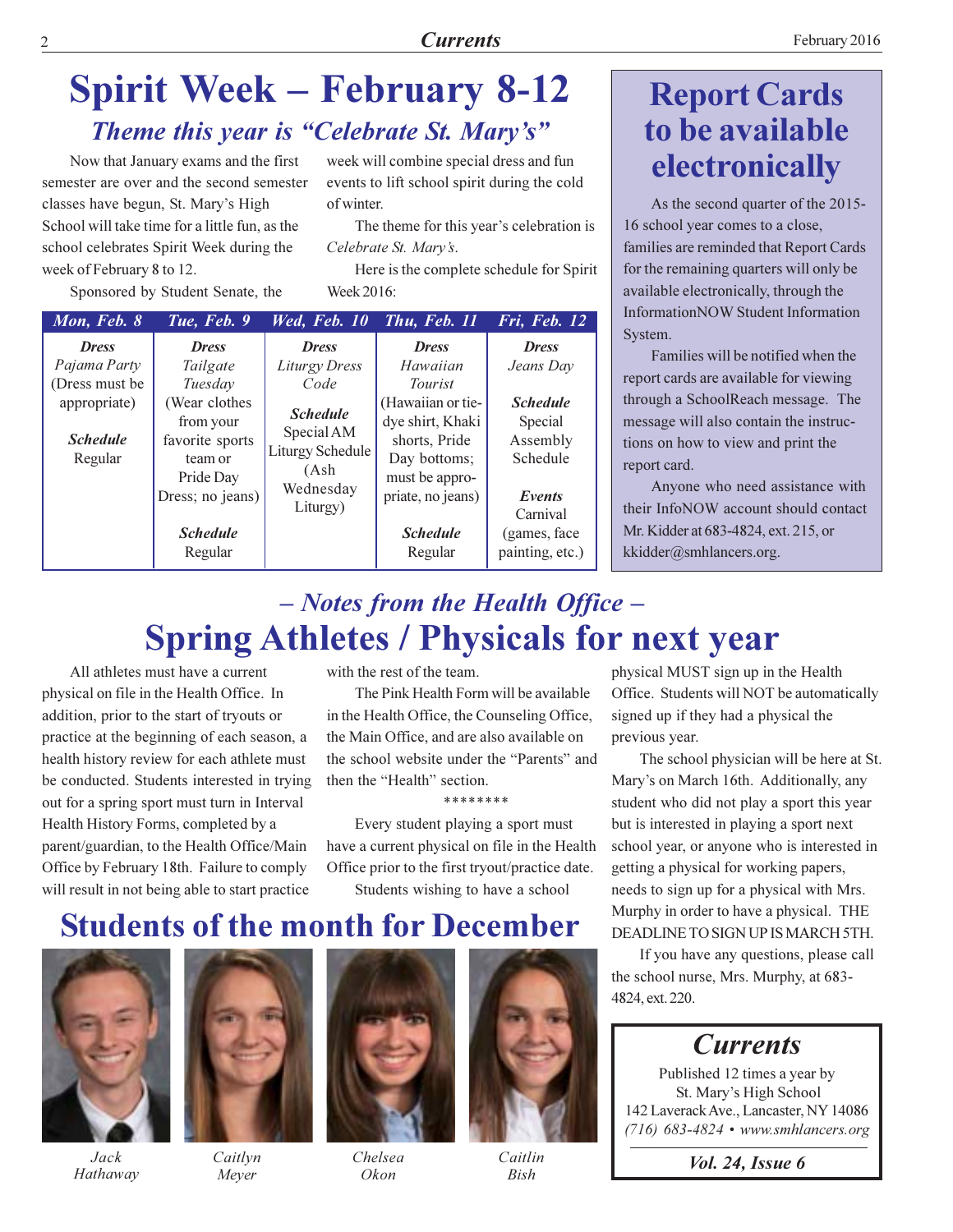### **Meet the new teachers Introducing Dr. Eurenius, Ms. Hillery, and Mr. Kaminski**

This year, St. Mary's High School welcomed three new teachers: Dr. Kirsten Eurenius (Chemistry), Ms. Meaghan Hillery (Art), and Mr. Ryan Kaminski (Music).

With a semester now "under their belt." let's

meet the new teachers and learn about

#### what makes them special. 1. Tell us about yourself.

KE: My chemistry education started with a wonderful high school teacher, Mr. George, at Walt Whitman High School in Bethesda, Md., then continued with a chemistry major at Cornell University, a Ph.D. in Organic Chemistry from U.C.L.A., and a three year research position as a National Research Council Postdoctoral Fellow at the National Institutes of Health. As much as I appreciated my time at N.I.H., I quickly realized that my heart belongs with teaching, not research. When my post-doctoral position ended, my family was transferred to Laredo, Texas, where I was able to teach at the Laredo Community College and the Texas A&M campus





there. My husband's job necessitated lots of travel and some moving, and finally we landed in his hometown of Buffalo, where I became an adjunct in chemistry at Buffalo State College. I greatly enjoyed my nine years there, but as an adjunct I felt I was never truly a part of the Buffalo State community.

MH: I started painting when I was six years old and knew that I wanted to be an Art Teacher by the time I was 13. For high school I went to Mount Mercy Academy in Buffalo, and took as many art classes as possible. I then furthered my education at Daemen College. In the past I have worked at Our Lady of the Sacred Heart in Orchard Park, St. Joseph School in Gowanda, St. John the Baptist in Alden, and Nativity of Our Lord in

### **Collection for Catholic Charities**



Members of the Student Senate help Ms. Cassandra Carleton, a Development Assistant at Catholic Charities and a 2008 St. Mary's graduate (center), who came to pick up donations received as part of the Best Christmas Ever Collection held in December.



Orchard Park. I have also worked at South Park High School in Buffalo. I am currently working on my Master's Degree, and during my free time I am always drawing and painting to work on my techniques.

RK: Professionally, I've received my bachelor's and master's degrees in Music Education from SUNY Fredonia and Mansfield University of Pennsylvania, respectively. Prior to St. Mary's I had worked as a long-term substitute music teacher in a few school districts including Clarence, Fredonia, South Glens Falls, and Cleveland Hill, Last year I worked as the Chorus Manager for the Buffalo Philharmonic Chorus.

> Personally, I grew up in Lancaster and attended Lancaster High School. I've always been involved in the performing arts, in many different ways: I write & record music (my latest EP Where It Starts is on iTunes & Spotify), I play guitar  $&$  sing in a cover band (Exit 59), I sing with a professional a cappella choir (Harmonia Chamber Singers), I perform in plays and musicals around Buffalo (my next show is Children of Eden at the Lancaster Opera House). During the summertime I direct children's theater through the Lancaster Youth Bureau and I direct the Lancaster Depew Community Chorus.

#### 2. Why St. Mary's High School?

MH: A few years back I had originally interviewed with St. Mary's and from there I went on to teach at Our Lady of the Sacred Heart. Growing up attending Catholic School I was able to fit right in with the faculty, staff, and students easily. From all of the experience I have gathered in the past

(Continued on page 8)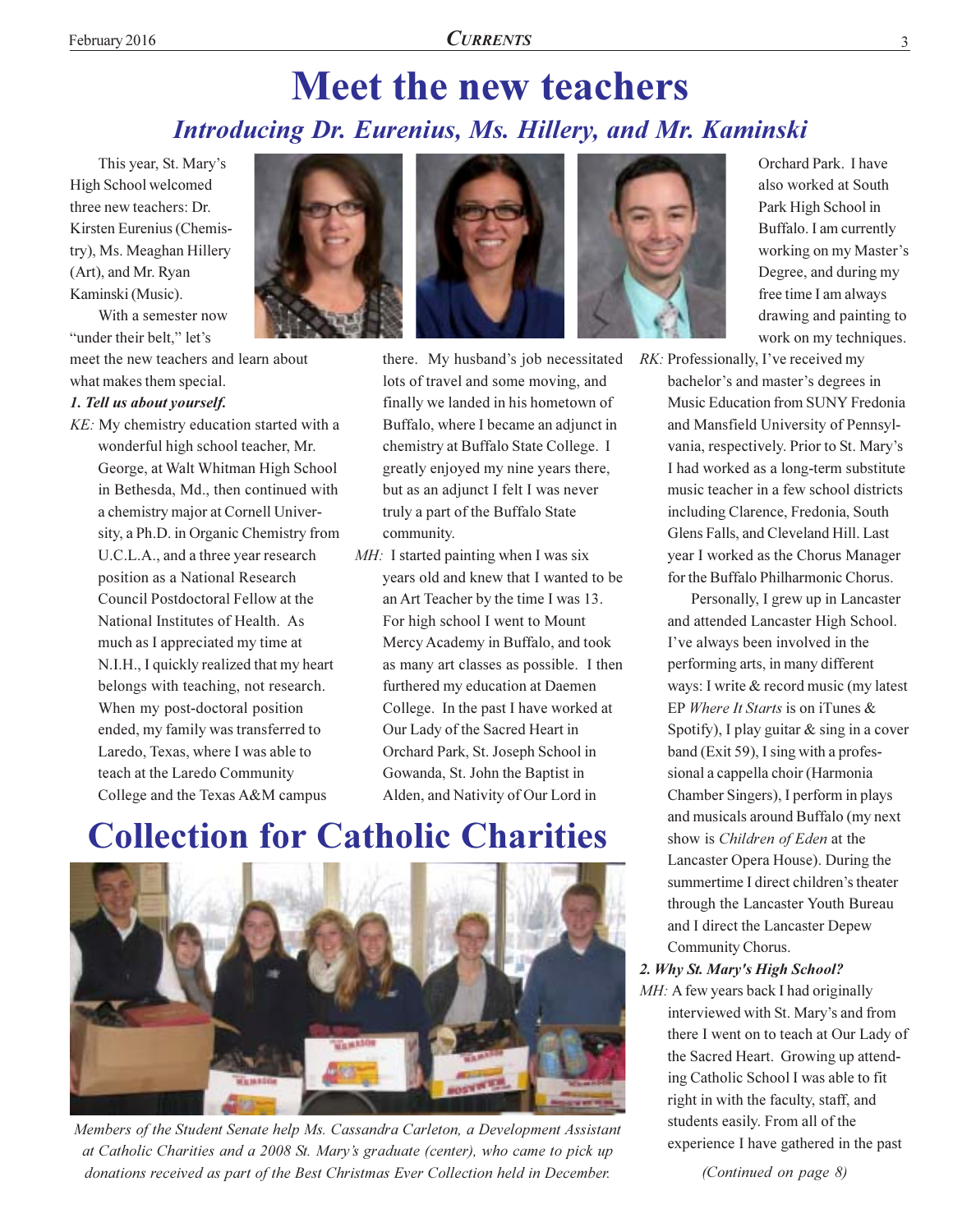

Bookstore is open daily from 10 a.m. to 2 p.m. For more information, call the school at 683-4824

# Fundraisin WHILE YOU S

Have you heard about our Scrip gift card program? It is an ongoing fundraiser for our school in which you purchase gift cards at face value which the retailers sell to us at a discounted rate. The profit made through this program is split 50-50 between the St. Mary's and your tuition account. What an easy way to help the school and help save you a bit of money off tuition!

The Scrip order form can be found on the school website. Orders need to be placed by 10 a.m. Monday mornings and are sent home with your student on Friday.

If there are any questions regarding the program, please contact Carol Winiarski via email cwiniarski @smhlancers. org.

Thank you!

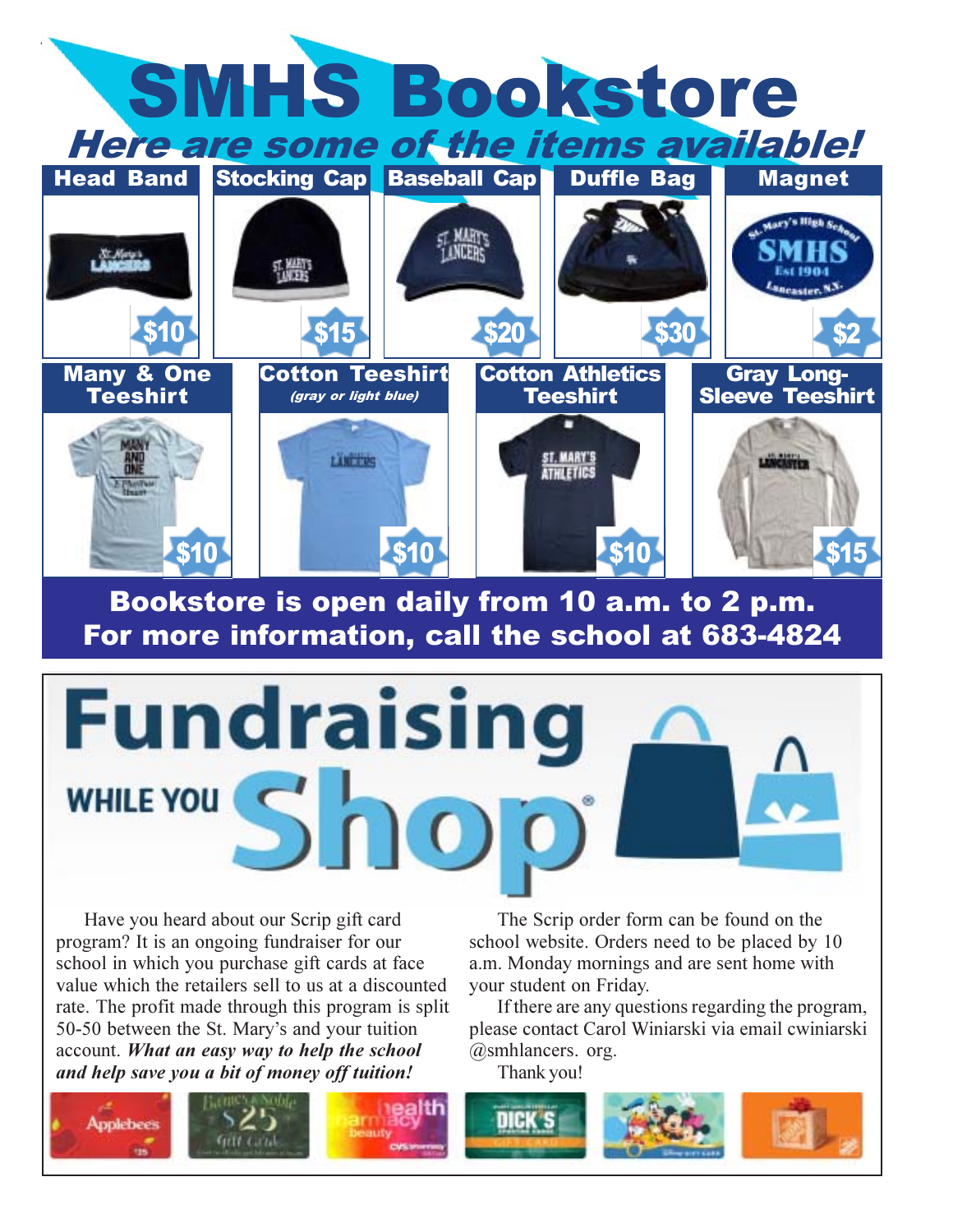#### **February 2016**

#### **St. Mary's High School**

**Counseling Corner** 

Sarah Neudeck (sneudeck@smhlancers.org) • 683-2349 • Jamie Whitwood (jwhitwood@smhlancers.org)

### **Make student** responsible for learning

Becoming an independent and responsible learner takes lots of practice. If you want your teen to take responsibility for her learning, then you have to put her officially in charge of it.

This means you may need to take a step back and give your teen more control over things such as her homework. Tell her that she is in charge of studying and finishing her homework each night. Then follow these six steps:

(Continued on page 6)

### **Traits that affect achievement**

Many experts believe there are seven aspects of character that lead to school success: zest, grit, self-control, social intelligence, gratitude, optimism, and curiosity. Studies show that students who possess these traits are often more likely to succeed than students who are intelligent but not as driven. So inspire your teen to have:

- 1. Zest, show enthusiasm for what he is learning. "Wow, zebra fish can regrow their fins? That's really interesting!"
- 2. Grit, praise his effort. "I'm really proud 6. Optimism, help him see the bright side of how you stuck with that geom-

etry homework until you got it." 3. Self-control, give him real responsibili-

- ties. Being able to complete tasks at home without being reminded means he will be able to direct himself at school.
- 4. Social intelligence, suggest that he put himself in others' shoes. "Why do you think Will reacted like that?"
- 5. Gratitude, go beyond just making sure he says please and thank you. Discuss why he should feel grateful.
- (Continued on page 6)

# Lancer Parent Partnership Tickets go on sale March 10 at musical

This year's Fashion Show, Denim & Diamonds, will be held on Thursday, April 21, at Salvatore's Italian Gardens Restaurant. Vendors confirmed to date include Mary Kay, Silpada, Younique, and Thirty-One Gifts. Additional vendor tables and sponsorships are still available.

As the Lancer Parent Partnership's only fundraiser, the event raises money for student scholarships, as well as parent networking socials and faculty and staff appreciation events. In addition to the nine departmental scholarships traditionally funded by the Lancer Parent Partnership, two additional scholarships will again be awarded this year to members of the Class of 2016 who exhibit strong leadership and extraordinary community service

The annual fashion show is a

wonderful evening of fun, food, fashions, and fabulous prizes! Tickets are \$45 and include admission, a door prize ticket, a four-course dinner, and the show. Tables of 10 are available. The event will also feature a theme basket raffle, 50/50 split raffle, and a cash bar.

Theme baskets will be on display during the spring musical run March 10-12. Admission tickets and theme basket raffle tickets will be sold prior to each performance and during intermissions. Tickets will also be available beginning March 14 through the School Office. Please invite your friends and family from outside the St. Mary's community and help us showcase this great event to benefit our students!

If you would like to help in any way, or for more information, please e-mail

Sandy Gibson at ekgib15@msn.com. There are many ways to help, including assisting with the models, decorating, and helping with admissions and raffles the night of the event.

Aspiring models can sign up online via the link on the St. Mary's web site. All students, faculty, staff, and alumni are welcome to model in the show. Students will receive 10 service hours for modeling, and five hours if they would like to help on the night of the show. The last day to sign up to model is Monday, Feb. 22. No exceptions! The online form will be turned off after this date. Students will be contacted by Susan Szpila, model coordinator, to confirm that you are a model and to get fitting assignments once participating stores are finalized.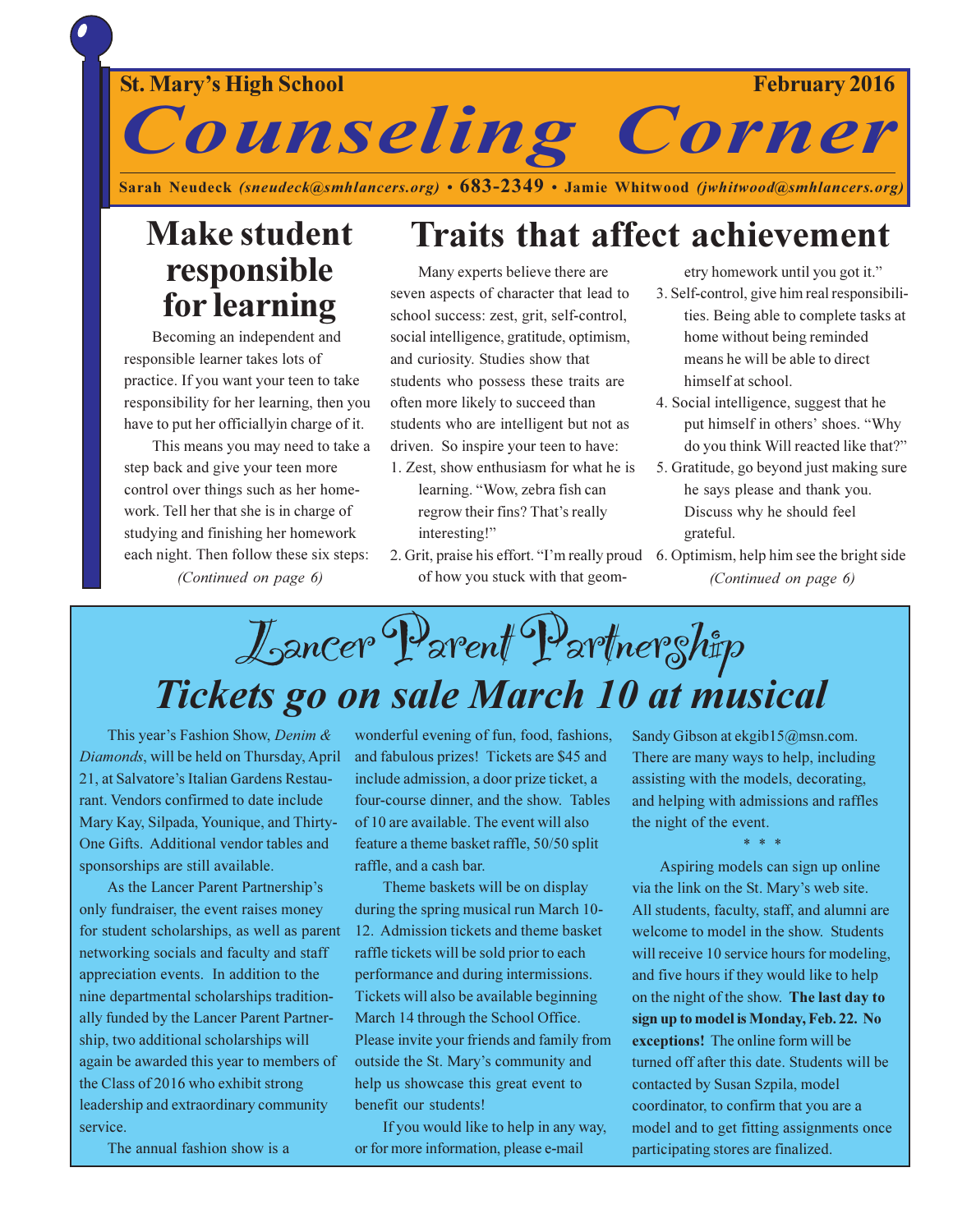### **Cast of Seussical the Musical announced Tickets go on sale Monday, February 22**

Following auditions during the first week back from Christmas Break, the directors of this year's Spring Musical had the hard task of

selecting the cast

for the production

of Seussical the

Musical.



Congratulations to the following: Cat in the  $Hat - Joseph Stoj$ JoJo-Victoria Powell Horton-Alex Hokaj Gertrude – Grace Fuller Sour Kangaroo - Anna Heerdt Mayzie - Victoria Jankowski

### **Veterans Hospital** offers thanks

Mrs. Diane Battaglia, religion teacher and co-coordinator of school service projects, recently received the following letter in regards to the Christmas Cards students made for the patients at Veterans Hospital in Buffalo:

Dear Mrs. Battaglia,

On behalf of the hospitalized Veterans at the VA Western New York Healthcare System in Buffalo, I would like to take this opportunity to personally thank you for the Christmas Cards.

I can't begin to tell you how very much they meant to our patients. They were overwhelmed that so many students remembered them.

Once again, please accept my sincere appreciation for remembering our Veterans who fought to preserve the freedoms we enjoy today.

Thank you for your interest and support of our Nation's Veterans.

Sincerely. Mark J. Francis Volunteer Program Manager Mayor - Eric Brown Mrs. Mayor - Leah May Judge Yertle the Turtle - Samuel Horton Grinch-Collin Tytka



Vlad Vladikoff-Scott **Brown** General Schmitz-John Connolly Bird Girls-Joelle Cianciosa, Kendra

Ciezki, Christina Federico, Helen Gibson, Erin Hufford, Shala Wright Wickershams-Bradley Berchou, Benjamin Blackhall, Andrew Salamone Dancers - Ashley Cruz, Marissa Dantonio, Sarah Filion, Joyce Hunziker, Jill Greene, Gabrielle Mauro, Hanna Strek, Jessa Syracuse, Kylie Wagner, Regan Weiss, Emma Winiarski, Madeline Wnuk, Maya Zelazny

Ensemble - Jennifer Baran, Rachel Cichoki, Matthew Ciezki, Allyson Fischer, Heather Gotro, Nicole Gorny, Samantha calling Mr. Kidder at 683-4824, ext. 215.

Grabski, Julia Hartloff, Karen He, Gary Li, Peter Li, Marissa Loniewski, Andrew Maziarz, Matthew MacDonald, Shannon Murty, David Owczarczak, Alicia Pacer, Marysia Paradis, Jennifer Piskor, Brianna Propis, James Roetzer, Jeffery Rosner, Nicholas Samson, Andrea Seeloff, Kristi Smith, Julia Soluri, Jillian Vitale, Kathryn Vogl, Frida Zheng.

Tickets for the March 10, 11, and 12 performances of Seussical will go on sale on Monday, Feb. 22, at 7:30 a.m. in Mr. Kidder's Office (behind the Library).

#### Tickets are reserved seating only. No tickets will be sold before February 22.

The tickets cost \$8 for adults, \$5 for high school or college students, children, and senior citizens. A weekend pass for all three performances is also available at \$20 each (may not be all same seats).

More information is available by

### **Learning responsibility**

(continued from page 5)

- Agree on a set homework time. Will your teen study right after school? After dinner?
- Keep your teen's schedule clear during homework time. Don't interrupt her study time to have her run a quick errand for you.
- Help your teen develop a system to keep track of her assignments. She can write them down in a planner and use a checklist to mark off completed items.
- Offer support. Assure your teen that she can do the work. Make sure that she knows where to look for help. Encourage her to ask the teacher for clarification, if needed.
- Remind your teen only once that she has homework. Part of taking responsibility for her own work is remembering she has to do it.

• Leave your teen alone! Let her prove to you that she can be responsible for completing her work on time. And

allow her to face the consequences if she doesn't.

Reprinted with permission from the February 2016 issue of Parents Still make the difference!® (High School Edition) newsletter. Copyright  $\odot$  2016 The Parent Institute®, a division of NIS, Inc.

### **Traits**

(continued from page 5) of events.

7. Curiosity, help him explore more about what he is learning. Encourage him to go to the library or research informa-

#### tion online.

Reprinted with permission from the February 2016 issue of Parents Still make the difference!® (High School Edition) newsletter. Copyright © 2016 The Parent Institute®, a division of NIS, Inc. Source: P. Tough, "What if the Secret to Success is Failure?" The New York Times, niswc.com/high seven.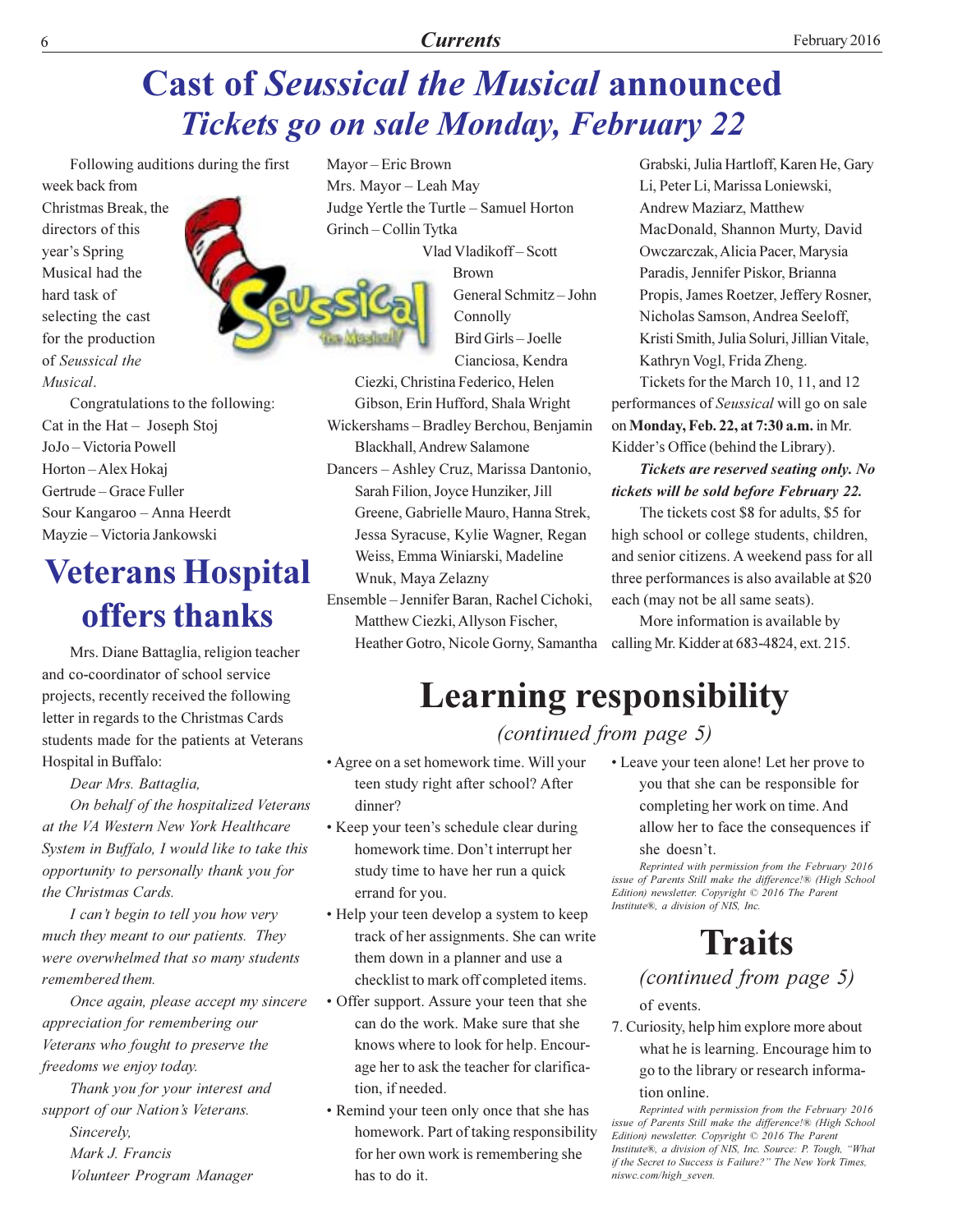### **January Happenings at St. Mary's!**



Members of Scholars, Art Club, and Marian Honors Academy at the Albright-Knox.



Senior Leah May was the first-ever Haiku Death Champ in Creative Writing class.



Mrs. Cindy Powers leads a game of Bingo at the St. Elizabeth's Home.



Local author, Christina Abt speaks to Mr. Herr's Creative Writing class



Fr. Joe Rogliano '75, celebrates the Epiphany Liturgy



In the midst of the celebrations of Valentine's Day and Presidents Day, we as the communion of saints begin the season of Lent. It is a time to pray, reflect, and return to our roots in faith and its expression.

In the First Reading of the Ash Wednesday liturgy, the prophet Joel writes, "Even now, says the Lord, return to me with your whole heart ..." In the Gospel, Matthew gives us clear direction on how this return can happen: It happens through prayer, fasting, and the giving of alms.

Have you given any consideration

of what to "give up" for Lent? What might you be "fasting" from? Chocolate? Television? Technology?

Perhaps it would be a greater challenge to fast from pride and feast on humility; to fast from anger and feast on patience; to fast from greed and feast on charity; to fast from lust and feast on chastity.

Whatever choice is made  $-$  and it may be difficult, no doubt – resist the temptation to quit when you fail. By practicing the virtues of humility, patience, charity, and chastity you can get better at them.

Lent is the time to return to the Lord. How someone chooses to do that is a

decision arrived at through prayer and the inspiration of the Holy Spirit. Our prayer for the St. Mary's family is that this Lent will be the most spiritually rewarding and renewing ever.

Benedicat vos omnnipotens Deus. twf+

We invite all members of the St. Mary's Community to join us for Mass during the upcoming month:

- Thursday, Feb. 4, 7:30 a.m.
- · Wednesday, Feb. 10, 8:30 a.m. Ash Wednesday
- · Thursday, Feb. 18, 7:30 a.m.
- Thursday, March 3, 7:30 a.m.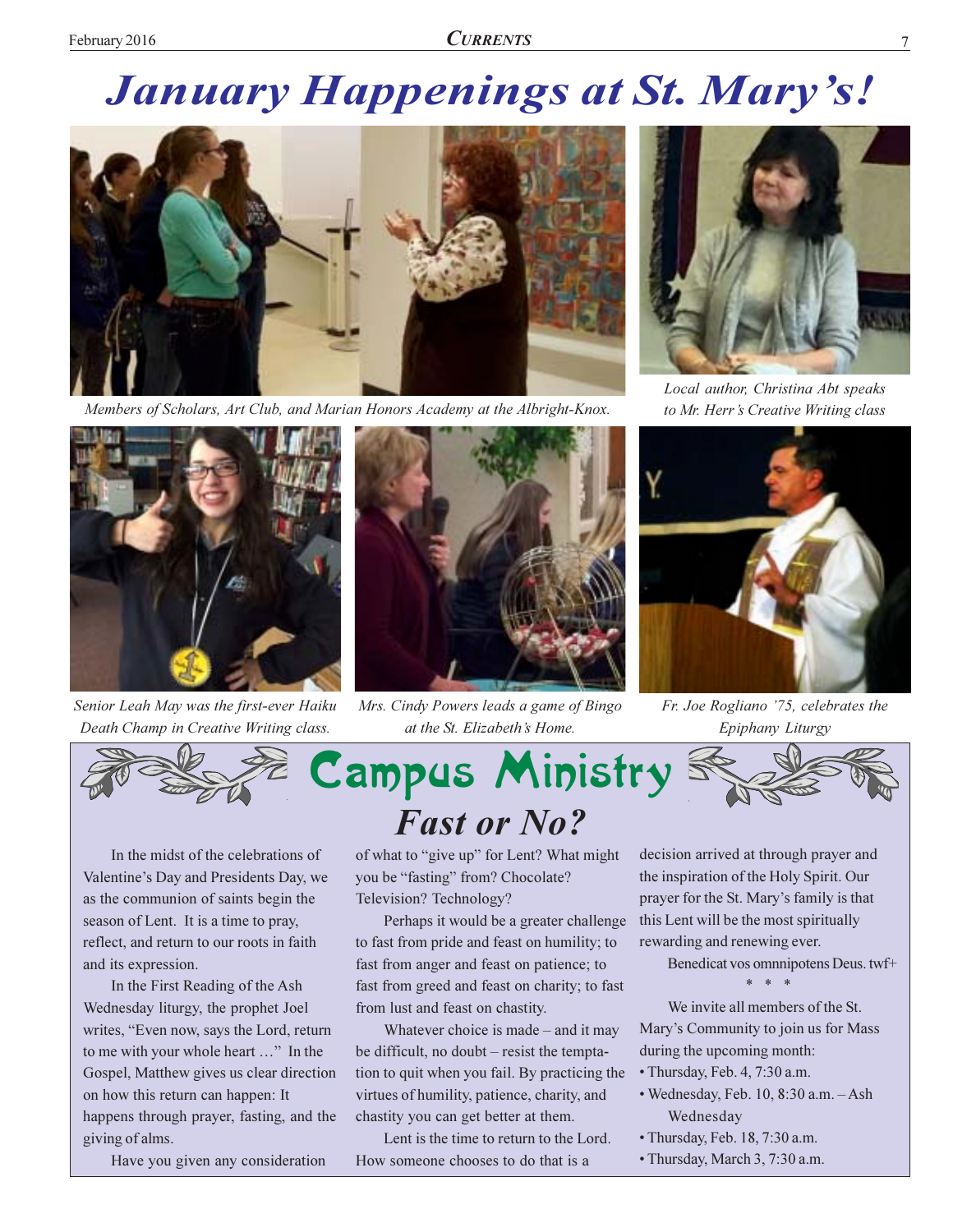### **Sophomores win Shark Tank challenge**

Mr. Peter Herr's Marketing Class brought the reality show The Shark Tank to life as part of the class' final project. As part of the project, students working in

groups had to come up with an idea for a product, develop a marketing strategy, and then convince a group of teachers to "fund" their project.

Congratulations to sophomores Ander Jankowski and Lucas Cousins who won the class competition. Their product was a phone case that charges a cell phone.



Alex Bish and Jordan MacKinnon try to convince the Faculty Panel to "fund" their project, a student's ID scanner.



Ander Jankowski and Lucas Cousins with their presentation of a phone case that charges the cell phone.

### New teachers (continued from page 3)

few years, I was able to come back to St. Mary's this year with many great new ideas and a refreshed excitement. I am in love with the sense of family and community throughout the school, and I am honored to be a part of it.

RK: It's always been a dream of mine to teach at the high school level; I feel I have the most to offer to students in this age group. I'm also a fan of the small-school setting; to me it feels more like a family than some of the bigger schools at which I've taught. In addition, I appreciate that St. Mary's offers Keyboard/Guitar, Rock 'n' Roll History, and other exciting music electives; most schools don't offer options like that. So I love that I get to come in and teach these fun classes.

#### 3. What do you think of St. Mary's so far?

- KE: I am delighted that I have found a position teaching at St. Mary's! The faculty and staff are wonderful inspiring, dedicated, and inclusive and the students have been a joy to get to know.
- MH: Now that I have been here for a semester I am focused on all of the great things that I am looking forward to accomplishing with the students. I am having a great time teaching the

students, and sometimes the students will teach me something new here and there. I think the best experiences always involve having someone realize their true potential and really open up artistically.

RK: I was just telling Mrs. Kranz the other day that I don't even feel like a new teacher anymore. I'm still learning every day, but now that I have a semester under my belt, my comfort level with being at St. Mary's is much higher than it was on day one. I also feel more connected to the students now, and that's what it's really all about. I've had so many great experiences, it's hard to name just one... I think putting on the Christmas Show with the Glee Club was definitely a highlight.

#### 4. What about the second semester?

- KE: This upcoming semester I'm working on taking my General Chemistry and Regent's Chemistry students into a more mathematical understanding of chemistry while exploring DNA analysis and other analytical techniques with my Forensics class.
- MH: In the second semester we are running 2D Studio in Art, 3D Studio in Art, Advanced Ceramics, and Digital Art. I

am looking forward to having the students explore more art paths and really opening up their imagination. I am also looking forward to going to the major Spring events  $-$  such as the Lancer Auction, the Fashion Show, Fine Arts Night, and then finally going to Art Alive with the students.

 $RK$ : The second semester will feature the school musical Seussical and the Evening of Fine Arts  $-$  so both of those events are going to be huge projects for me. Ask the students in Seussical and they'll tell you, I can hardly contain my excitement about that show. I LOVE IT!! Next semester, I'd also like to increase the size of the Glee Club and the Praise Band so if anyone is interested, let me know!

#### 5. Any other thoughts?

- KE: St. Mary's is a treasure, and I'm excited to have finally found a teaching home!
- RK: I just want to thank the students, staff, faculty, and administration for being so welcoming to me as a new teacher. Every morning when I drive to work I think about how fortunate I am to get to do this every day. Thanks for your support.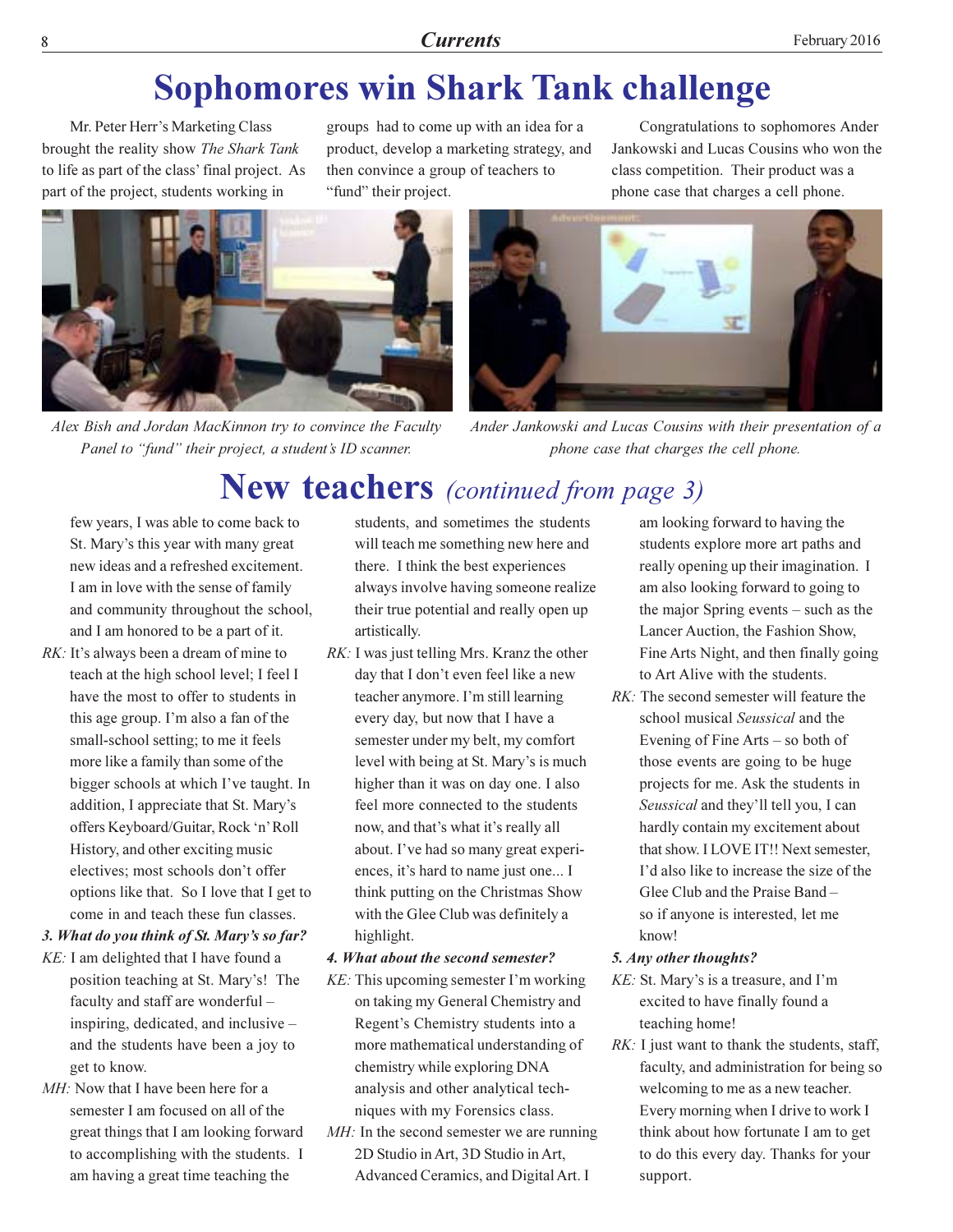## **Main Scoreboard dedicated to John Schaefer '56**

Corp, serving in several tours of duty

State Parole Department for 32 years,

before his retirement in 1998.

around the world, including a tour in Japan.

Professionally, he worked for the New York

In addition to being a member of the

St. Mary's Athletic Hall of Fame, to which

he was inducted in 1993, Mr. Schaefer is

St. Mary's High School recently dedicated the Main Schoolboard in the school's Athletic Center in memory of John Schaefer. A 1956 gradu-

ate of St. Mary's, John was twice named All-Catholic in Baseball and Basketball. He then went on to play baseball at Canisius College where he earned Eastern Regional All-American Honors in the NCAA in 1959 after batting .419. From 1960 to 1963, he served as a captain and a company commander in the United States Marine



also a member of the Canisius College Hall of Fame (1992) and the Western New York Hall of Fame (2009). Mr.

Schaefer passed away on January 4, 2014, after a long battle with cancer.

Honored guests at the Dedication Ceremony included members of Mr. Schaefer's family, classmates from the Class of 1956, as well as members of the St. Mary's Athletic Hall of Fame and Board of Trustees.



John Schaefer '56



Members of Mr. Schaefer's family, classmates from the Class of 1956, as well as members of the St. Mary's Athletic Hall of Fame and Board of Trustees applaud during the Dedication Ceremony.

### **Athletic Department sponsors Meat Raffle**

The Athletic Department at St. Mary's High School will be sponsoring a Meat Raffle on Saturday, Feb. 27. Doors for the Raffle, which be held at the school, will open at 6 p.m., with the first spin taking place at 7 p.m.

The cost of the Raffle is \$5 per person, which will include draft beer and soda. Canned beer will be available for \$2.

Proceeds from the Raffle will benefit the Baseball and Softball teams as they plan their Spring Trip to Florida for the end of March.

For those new to a Meat Raffle, here is how it works:

• Your \$5 admission ticket gets you in the door, where you sit with family and friends (similar to the St. Mary's Bash for Cash). People usually share food that they bring as well the draft

beer and pop included in the price of admission.

- At the beginning of each round, the emcee will announce how many spins of the wheel will be included. The more spins there are, the better your chances of winning
- Volunteers will come around to sell tickets for that round at \$1 each. Each ticket has two or more numbers on it.
- The emcee will then spin the big wheel.
- If your number comes up, you win. Please note that more than one person will win with each spin, because the same number is sold to more than one person.

Admissions tickets are available by contacting Athletic Director Steven Grieco at (716)683-4824 or members of the Baseball or Softball teams.



What if ...up to 26% of each purchase you made went to your favorite worthy cause? Shopping at hundreds of online stores helps St. Mary's High School with each purchase! It's all free & private. Join today and change online shopping for good. Go to **igive.com** for more information.

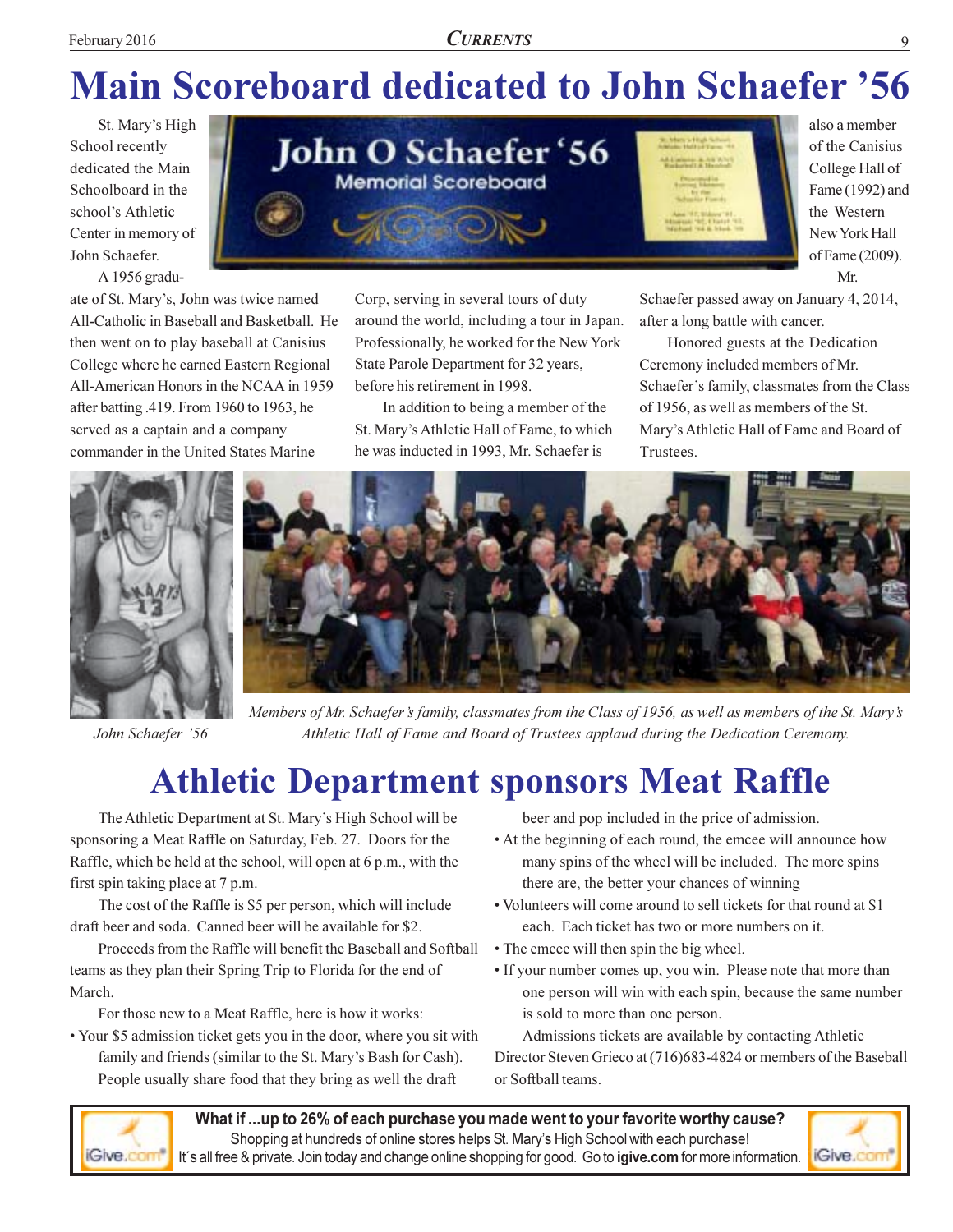$10\,$ 

|           | <b>SOMM</b>                                                                                                           |                                                                                                                                     |                                                                                                                                             |                                                                                                                                                                  | <b>February 2016 Menus</b>                                                                                                                   |                                                                                                                                                                                                                                                  |  |
|-----------|-----------------------------------------------------------------------------------------------------------------------|-------------------------------------------------------------------------------------------------------------------------------------|---------------------------------------------------------------------------------------------------------------------------------------------|------------------------------------------------------------------------------------------------------------------------------------------------------------------|----------------------------------------------------------------------------------------------------------------------------------------------|--------------------------------------------------------------------------------------------------------------------------------------------------------------------------------------------------------------------------------------------------|--|
|           |                                                                                                                       |                                                                                                                                     |                                                                                                                                             | <b>Chef Manager-Joshua Goodman</b><br>(Please note - menus are subject to change)                                                                                |                                                                                                                                              |                                                                                                                                                                                                                                                  |  |
|           | <b>Monday</b>                                                                                                         | <b>Tuesday</b>                                                                                                                      | Wednesday                                                                                                                                   | <b>Thursday</b>                                                                                                                                                  | Friday                                                                                                                                       | Complete Meal Includes:                                                                                                                                                                                                                          |  |
| Breakfast | French Toast Sticks<br>Sausage Links<br>Assorted Muffins,<br>Pastry, Cereal,<br>Bagels, Fruit (v)                     | 2<br>Ham, Egg, & Cheese<br>Flatbread $(wg)$<br>Fruit Yogurt (v)<br>Assorted Muffins,<br>Pastry, Cereal,<br><i>Bagels, Fruit</i> (v) | 3.<br>Breakfast Burrito<br>Tater Tots (v)<br>Assorted Muffins,<br>Pastry, Cereal,<br><i>Bagels, Fruit</i> (v)                               | 4<br>Sausage & Egg on<br>English Muffin<br>Fresh Fruit (v)<br><i>Assorted Muffins,</i><br>Pastry, Cereal,<br>Bagels, Fruit (v)                                   | 5<br>No School<br>for Students                                                                                                               | 1 Entree,<br>Choice of Side (blue italic),<br>milk or bottled water  \$4.00<br>1 Entree,<br>Choice of Side (blue italic),<br>Intense Milk or<br>Vitamin Water  \$5.00                                                                            |  |
|           | 8<br>Breakfast Sandwich<br><i>Fruit Cup</i> $(v)$<br><i>Assorted Muffins,</i><br>Pastry, Cereal,<br>Bagels, Fruit (v) | 9<br>Sausage & Egg Bagel<br>Hash Brown Patty (v)<br>Assorted Muffins,<br>Pastry, Cereal,<br><i>Bagels, Fruit</i> (v)                | <i>10</i><br>Breakfast Flatbread<br>(wg)<br>Fruit Yogurt (v)<br><i>Assorted Muffins,</i><br>Pastry, Cereal,<br>Bagels, Fruit (v)            | 77<br>Breakfast Sandwich<br><i>Fruit Yogurt</i> (v)<br>Assorted Muffins,<br>Pastry, Cereal,<br>Bagels, Fruit (v)                                                 | 12<br>French Toast Sticks<br>with Syrup $(v/wg)$<br>Hash Brown Patty (v)<br><i>Assorted Muffins,</i><br>Pastry, Cereal,<br>Bagels, Fruit (v) | <b>Served Daily:</b><br>Entrees\$3.25<br>Salad – Large (v)  \$3.00<br>Salad – Small (v) \$2.00<br>Fresh Made Soup \$1.25<br>Cold Sub, Wrap  \$3.25                                                                                               |  |
|           | 15<br>No School                                                                                                       | 16<br>Breakfast Burrito<br>Tater Tots (v)<br><b>Assorted Muffins.</b><br>Pastry, Cereal,<br>Bagels, Fruit (v)                       | 17<br>Breakfast Pizza<br>Fresh Fruit (v)<br><i>Assorted Muffins,</i><br>Pastry, Cereal,<br>Bagels, Fruit (v)                                | 18<br>French Toast Sticks<br>with Syrup $(v/wg)$<br>Sausage Links<br><b>Assorted Muffins,</b><br>Pastry, Cereal,<br>Bagels, Fruit (v)                            | 19<br>No School                                                                                                                              | Intense Milk \$1.50<br>Milk 1/2 pint  \$.75<br>Orange Juice  \$1.50<br>Vitamin Water  \$1.75<br>Pizza, all varieties \$2.50                                                                                                                      |  |
|           | 22<br>Sausage/Egg Biscuit<br>Fresh Fruit (v)<br><i>Assorted Muffins,</i><br>Pastry, Cereal,<br>Bagels, Fruit (v)      | 23<br>Ham & Egg on<br><b>Brioche</b><br>Fresh Fruit (v)<br><i>Assorted Muffins,</i><br>Pastry, Cereal,<br>Bagels, Fruit (v)         | 24<br><i>Fruit Cup</i> $(v)$<br><i>Assorted Muffins,</i><br>Pastry, Cereal,<br>Bagels, Fruit (v)                                            | 25<br>Breakfast Sandwich Bacon, Egg, & Cheese<br>Bagel<br>Hash Brown Patty (v) Hash Brown Patty (v)<br>Assorted Muffins,<br>Pastry, Cereal,<br>Bagels, Fruit (v) | 26<br>French Toast Sticks<br>with Syrup $(v/wg)$<br>Assorted Muffins,<br>Pastry, Cereal,<br>Bagels, Fruit (v)                                | Breakfast a la Carte:<br>Breakfast Sandwich  \$3.25<br>Bagel; 4 oz. with Butter  \$1.20<br>Cream Cheese \$.60<br>Hash Brown Patty  \$.50<br>French Toast Sticks (5)  \$1.85<br>Greek Yogurt \$1.60                                               |  |
|           | 29<br>Bacon & Egg Biscuit<br>Fresh Fruit (v)<br><i>Assorted Muffins,</i><br>Pastry, Cereal,<br>Bagels, Fruit (v)      |                                                                                                                                     |                                                                                                                                             |                                                                                                                                                                  |                                                                                                                                              | Fresh Fruit Cup \$1.75<br>Lunch a la Carte:<br>Fresh Baked Cookie  \$.55<br>2 for \$1.00<br>Nachos \$1.75                                                                                                                                        |  |
|           | <b>Monday</b>                                                                                                         | <b>Tuesday</b>                                                                                                                      | Wednesday                                                                                                                                   | <b>Thursday</b>                                                                                                                                                  | Friday                                                                                                                                       | Bag of Chips \$1.25                                                                                                                                                                                                                              |  |
| Lunch     | 1<br>Spicy<br>Chicken Fingers<br>Macaroni & Cheese<br>$(\mathbf{v})$<br>Fruit Yogurt (v)                              | 2<br>Taco Tuesday Beef or<br>Chicken Taco<br>Spanish Rice (v)<br>Seasoned Corn (v)                                                  | 3<br>*Herb Roasted<br>Chicken<br>Cornbread Stuffing<br>$(\mathbf{v})$<br>Green Beans (v)                                                    | 4<br>Sahlen's Hot Dog on<br>Costanzo's Roll (wg)<br>Tater Tots (v)<br>Garden Salad (v)                                                                           | No School f<br>or Students                                                                                                                   | Symbols:<br>$(v)$ = vegetarian<br>$(wg)$ = whole grain<br>$*$ = Better Choice Healthy<br>Entrees (choosemyplate.gov)                                                                                                                             |  |
|           | 8<br>*Orange Chicken<br>with Noodles or<br>Steamed Rice<br>Stir-Fried Veggies (v)                                     | 9<br>Nachos Grande<br>with Beef<br>Brown Rice (v/wg)<br>Refried Beans (v)                                                           | 10<br>*Baked Potato Bar<br>Broccoli & Cheese<br>(v)<br>Garden Salad (v)                                                                     | 11<br>Pulled Pork Sandwich<br>(wg) with Coleslaw<br>Baked Beans (v)<br>Potato Salad (v)                                                                          | 12<br>*Tilapia Po' Boy<br>Flatbread (wg) with<br>Remoulade Sauce<br>Cajon Fries (v)<br>Seasoned Vegetables<br>$(\mathbf{v})$                 | Prepayment:<br>Go to<br>myschoolbucks.com, create an<br>account, and make payment.<br>Students can also prepay in the<br>lunch line with cash or check<br>(made payable to Personal<br>Touch Food Service, with the<br>student ID number on it). |  |
|           | 15<br>No School                                                                                                       | 16<br>*Taco Salad with<br>Chipotle Ranch<br>Dressing<br>Tortilla Chips with<br>Salsa (v/wg)<br>Roasted Corn (v)                     | 17<br>*Penne Pasta<br>Bolognese or<br>Marinara (v)<br><i>Breadstick</i> (v)<br>Vegetable Medley (v)                                         | 18<br>*Chicken Finger Sub<br>(wg)<br>Tater Tots (v)<br>Fruit Yogurt (v)                                                                                          | 19<br>No School                                                                                                                              |                                                                                                                                                                                                                                                  |  |
|           | 22<br>Bacon Cheeseburger<br>on Roll $(wg)$<br>Steak Fries (v)<br><i>Fruit Cup</i> ( <b>v</b> )                        | 23<br>Build your own Beef<br>or Chicken Burrito<br><b>Black Beans (v)</b><br>Cilantro Lime Rice<br>$(\mathbf{v})$                   | 24<br>*Chicken Souvlaki<br>Flatbread (wg) with<br>Tzatziki<br>Veggies with Hummus<br>$(\mathbf{v})$<br>Roasted Vegetables<br>$(\mathbf{v})$ | 25<br>Pork Chops with<br>Applesauce<br>Mashed Potatoes (v)<br>Green Beans (v)                                                                                    | 26<br>3-Cheese Grilled<br>Cheese $(v)$ with<br>Tomato Soup (v)<br><i>Potato Chips</i> (v)<br>Vegetable Medley (v)                            |                                                                                                                                                                                                                                                  |  |
|           | 29                                                                                                                    |                                                                                                                                     |                                                                                                                                             |                                                                                                                                                                  |                                                                                                                                              |                                                                                                                                                                                                                                                  |  |

 $\begin{array}{c}\n 29 \\
\hline\n \text{Spaghetti and  
Meatballs} \\
\text{Garlic Breadstick (v)} \\
\hline\n \text{Roadstd Vegetables} \\
\hline\n (v) \\
\hline\n \end{array}$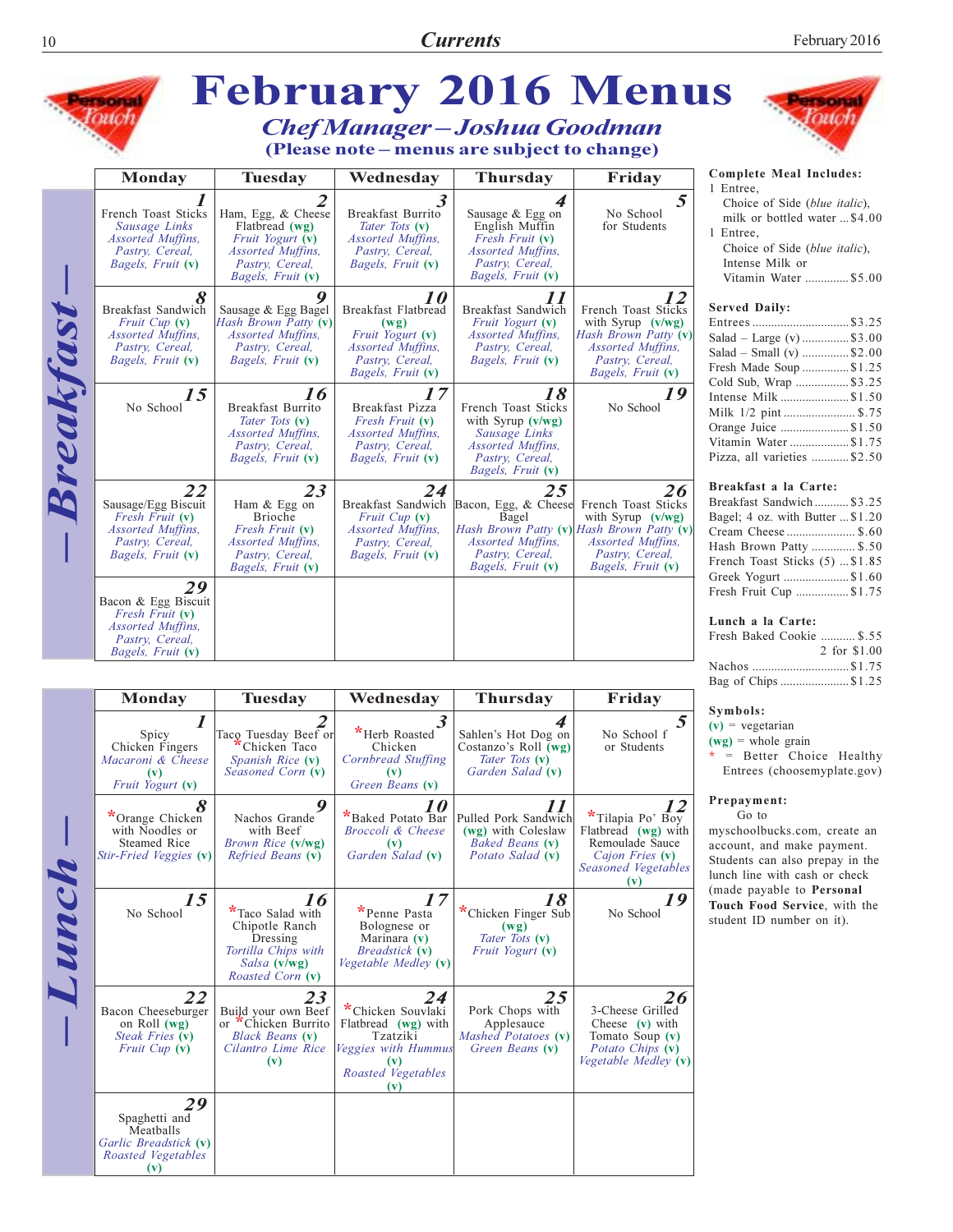#### **Girls'Bowling**

Matches begin at 3:45pm at Classic Lanes Tues, Feb. 2 vs. All-Catholics

#### **Boys' Bowling**

Matches begin at 3:45pm at Classic Lanes

Tues, Feb. 2 - Position Round Thur, Feb.  $11 - All-Catholics$ Sat. March 5 - CHSAA State Tournament (location TBA)

#### **Winter Sport Schedules -** $\frac{1}{2}$

#### **Girls' Basketball**

Wed, Feb. 3,  $6/7:30 \text{pm}$  vs. Nichols Mon, Feb. 8,  $6/7:30$ pm vs. Nardin Fri, Feb. 12, 5/6:30pm @ Niagara Cath Wed, Feb. 17, 6/7:30pm vs. Sac Heart Fri, Feb. 19, 7:30pm vs. Buffalo Seminary (Var only)

Mon, Feb. 22, 6pm @ Christian From Gentral (Var only)<br>Tue, Feb. 23, 5:30/7pm vs. O'Hara<br>Wed, Feb. 24, 6pm @ Park (Var only)<br>Sat, Feb. 27, 2, 4, or 6pm –<br>Playoff Play-in @ Villa Maria Wed., March 2,  $\frac{5}{7}$  or  $\frac{6}{7}$ pm - Semis @ Villa Maria Sun, March 6, 2pm - Finals @ Villa Maria

**Boys' Varsity Basketball** Mon, Feb. 1, 6:30pm vs. Niag Cath Wed, Feb. 3, 6:30pm @ Nichols Mon, Feb. 8, 6:30pm @ Cleve-Hill Wed, Feb. 10, 7pm @ North Ton Fri, Feb. 12, 6:30pm vs. Walsh

(Senior Night) Thur, Feb. 18, 7:30pm vs. Canisius Sun, Feb. 21, 2 or  $4\text{pm}$  – Playoff

#### Play-in @ Villa Maria Thur, Feb. 25, 6 or 8pm - Semis  $@$ Villa Maria

Sun, Feb. 28, 2pm - Finals @ Villa Maria

#### **Boys' JV Basketball**

Mon, Feb. 1, 5pm vs. Niagara Cath Wed, Feb. 3, 5pm @ Nichols Mon, Feb. 8, 5pm @ Cleve-Hill Wed, Feb. 10. 5:30pm @ North Ton Thur, Feb. 18, 6pm vs. Canisius

#### Freshman Basketball

Tues, Feb. 2, 6pm @ Clarence Thur, Feb. 18, 4:30pm vs. Canisius

#### Wrestling

Tues, Feb.  $2\overline{a}$  Gow Sun, Feb. 7,  $\widetilde{9am}$  - All-Catholics @ St. Francis

### **February 2016 Calendar**

| <b>Sunday</b>                                                                                   | <b>Monday</b>                                                                                                                   | <b>Tuesday</b>                                                                                                                                                                         | Wednesday                                                                                                                                                          | <b>Thursday</b>                                                                                                              | Friday                                                                                                                                        | <b>Saturday</b>                                                                                       |
|-------------------------------------------------------------------------------------------------|---------------------------------------------------------------------------------------------------------------------------------|----------------------------------------------------------------------------------------------------------------------------------------------------------------------------------------|--------------------------------------------------------------------------------------------------------------------------------------------------------------------|------------------------------------------------------------------------------------------------------------------------------|-----------------------------------------------------------------------------------------------------------------------------------------------|-------------------------------------------------------------------------------------------------------|
|                                                                                                 | $1$ - $E$ Day<br>Student Senate<br>2:30 <sub>pm</sub><br>Incoming Freshman<br>Registration 6-8pm<br>BBB vs. Niagara<br>Catholic | $2$ - $F$ Day<br>SADD 7:30am<br>Curriculum<br>Committee<br>2:30 <sub>pm</sub><br><b>BBowl</b> - Position<br>Round<br>$GBowl - All-$<br>Catholics<br>FrBB @ Clarence<br>Wrestling @ Gow | $3 - A$ Day<br><b>BBB</b> @ Nichols<br>GBB vs. Nichols                                                                                                             | $4 - B$ Day<br>Morning Mass<br>7:30am<br>No Afterschool<br>Activities                                                        | 5<br>No School for<br><b>Students</b><br>Faculty/Staff In-<br>service<br>Lancer Auction 6pm<br>No School<br>for Students                      | 6                                                                                                     |
| 7<br>$Wrestling - All-$<br>Catholics @ St.<br>Francis<br>Spirit Week (see<br>page 2 fo details) | $8$ - $C$ Day<br>Student Senate<br>2:30 <sub>pm</sub><br><b>BBB</b> @ Cleve-Hill<br>GBB vs. Nardin                              | $9$ - $D$ Day<br>Donut Day sponsored Special Schedule<br>by Campus<br>Ministry<br>NHS 2:30pm                                                                                           | $10$ - E Day<br>(Class Meetings /<br>Ash Wednesday<br>Liturgy)<br>Principal's Ad Board<br>2:30 <sub>pm</sub><br>VarBBB @ North Ton<br><b>Liturgy</b><br>Dress Códe | $11 - F$ Day<br>NHS Tutoring<br>2:30 <sub>pm</sub><br>Math Club 2:30pm<br>$BBowl - All-$<br>Catholics                        | $12 - A$ Day<br><b>Special Schedule</b><br>(Carnival)<br>GBB @ Niagara<br>Catholic<br>VarBB vs. Walsh<br>(Senior Night)<br><b>Jeans Day</b>   | 13                                                                                                    |
| 14                                                                                              | 15<br><b>No School</b><br>Presidents Day<br><b>No School</b>                                                                    | $16 - B$ Day<br>Senior "Skip" Day                                                                                                                                                      | $17$ - $C$ Day<br>Special Schedule<br>(Lenten Prayer<br>Service)<br>Faculty/Staff Meeting<br>2:30 <sub>pm</sub><br>GBB vs. Sacred<br>Heart                         | $18$ - $D$ Day<br>Morning Mass<br>7:30am<br>NHS Tutoring<br>2:30 <sub>pm</sub><br><b>BBB</b> vs. Canisius<br>(tripleheader)  | 19<br><b>No School FOR</b><br><b>STUDENTS</b><br>Faculty/ Staff Retreat<br>VarGBB vs. Buffalo<br>Seminary<br><b>No School</b><br>for Students | 20                                                                                                    |
| 21<br>$BBB - Play-in$ at<br>Villa Maria                                                         | $22$ - E Day<br>Student Senate<br>2:30 <sub>pm</sub><br>VarGBB @ Christian<br>Central                                           | $23$ - $F$ Day<br>SOUL 2:30pm<br>GBB vs. O'Hara                                                                                                                                        | $24 - A$ Day<br>VarGBB @ Park                                                                                                                                      | $25 - B$ Day<br>Campus Ministry<br>2:30 <sub>pm</sub><br>NHS Tutoring<br>2:30 <sub>pm</sub><br>BBB – Semis at Villa<br>Maria | $26$ - $C$ Day<br>Lenten Eucharistic<br>Adoration                                                                                             | 27<br>Meat Raffle to<br>benefit Baseball &<br>Softball teams 6pm<br>$GBB - Play-in$ at<br>Villa Maria |
| 28<br>BBB - Finals at Villa Student Senate<br>Maria                                             | $29 - D$ Day<br>2:30 <sub>pm</sub>                                                                                              | $1$ - E Day<br>SADD 7:30am<br>Curriculum Commit-<br>tee $2:30 \text{pm}$                                                                                                               | $2$ - $F$ Day<br>Lenten Prayer Day<br>GBB – Semis at Villa<br>Maria                                                                                                | $3 - A$ Day<br>Morning Mass<br>7:30am<br>NHS Tutoring<br>2:30 <sub>pm</sub>                                                  | $4 - B$ Day<br>Junior Retreat<br>8am-3pm                                                                                                      | 5<br><b>SAT Testing Day</b><br>(Redesigned Test)<br><b>BBowl</b> – State<br>Tournament                |